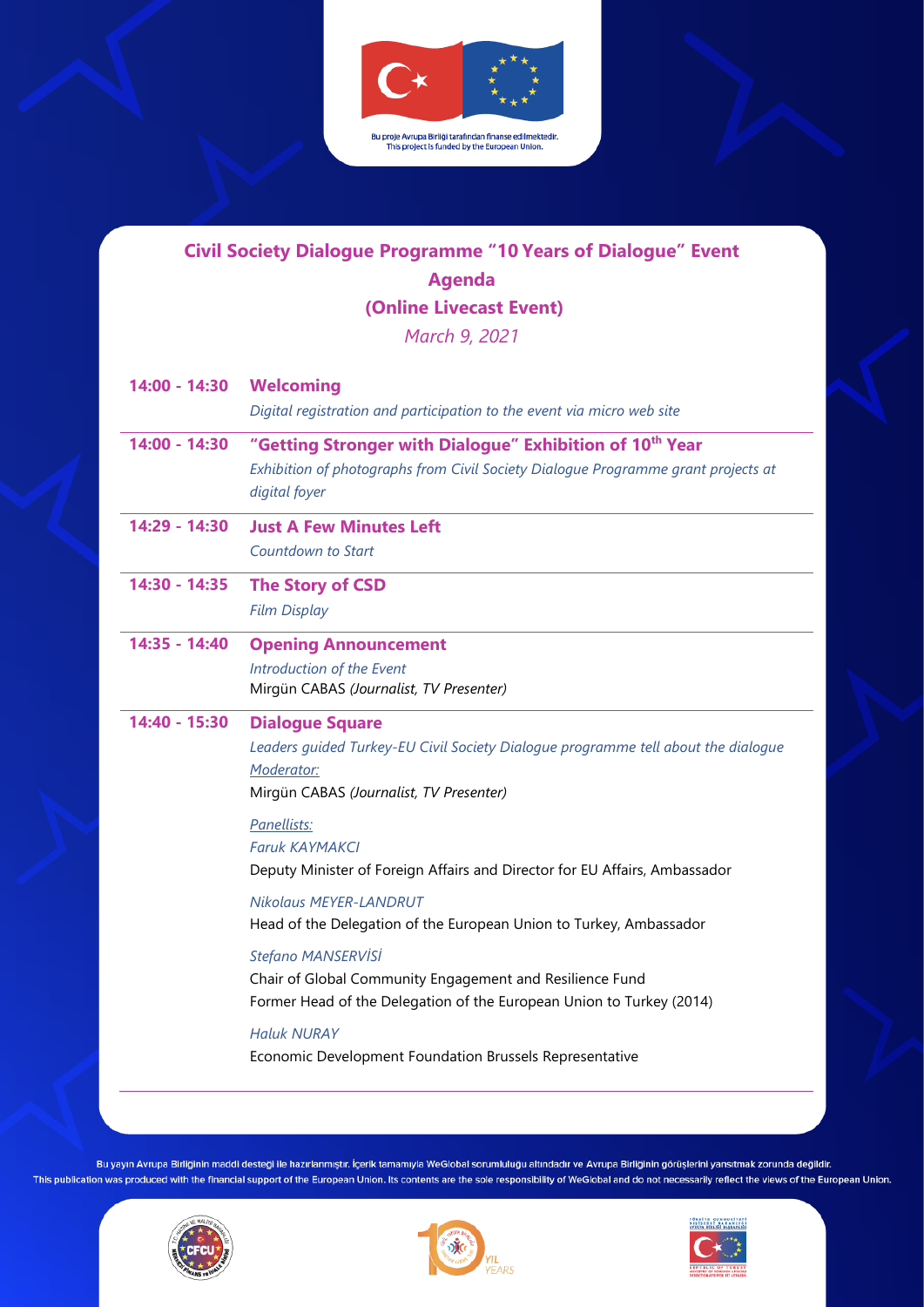

## **15:30 - 15:35 Dialogue Concert**

*Piano Recital by Gülsin ONAY*

#### **15:35 - 16:15 Journey of Civil Society Dialogue** *10 Years of the Dialogue Moderator:*

Cüneyt ÖZDEMİR (*Journalist*)

#### *Bülent ÖZCAN*

Director General for Financial Cooperation and Project Implementation Ministry of Foreign Affairs Directorate for EU Affairs

#### **16:15 - 16:35 Panel 1: Civil Society Dialogue Stories**

## **Fundamental Rights, Education, Vulnerable Groups**

*Moderator:*  Ceyda DÜVENCİ *(Actress, TV Presenter*)

*Tuvana Foundation for the Education of Motivated Children (TOÇEV) will present "I am Free" project supported under CSD-III, "Children Outside Prison" project supported under CSD-IV and "Free Your Hope" project supported under CSD-V grant schemes accompanied by Antigone Information and Documentation Centre on Racism, Ecology, Peace, and Non Violence (Greece).*

#### *Panellists:*

*Aybike YURTSEVER GUŞA* Deputy General Manager of Tuvana Foundation for the Education of Motivated Children (TOÇEV)

*Konstantina Pantziou / Project Manager Christos Papalexiou / Project Expert*

Representative of Antigone Information and Documentation Centre on Racism, Ecology, Peace, and Non Violence

*Turkish Foundation for Children in Need of Protection (KORUNCUK) will promote "Family Reunification-Psychosocial Support Modelling" project supported under CSD-V grant scheme accompanied by European partner L'Accuel asbl, Centre de Protection de L'Enfant (Belgium).*

#### *Panellists:*

*Oya AYDINLIK* General Manager of Turkish Foundation for Children in Need of Protection Guy *BAUDOT* Representative of European partner L'Accuel asbl, Centre de Protection de L'Enfant





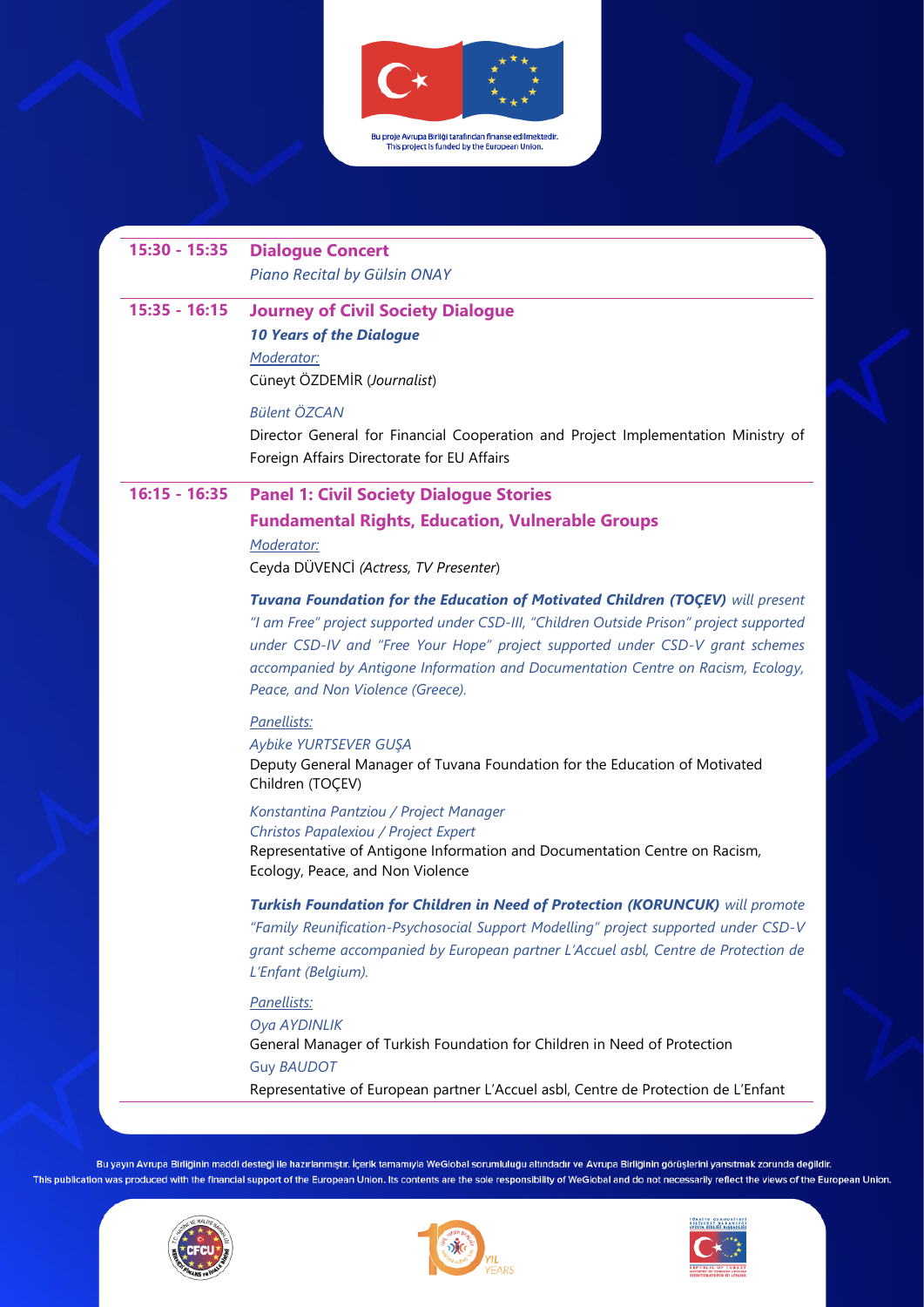

# **16:35 - 17:00 Panel 2: Civil Society Dialogue Stories**

**Environment, Nature and Biodiversity** *Moderator:* 

Bünyamin SÜRMELİ *(Meteorologist, TV Presenter)*

*Turkish Foundation for Combating Soil Erosion, for Reforestation and the Protection of Natural Habitats (TEMA) will give information about the "Participatory River Basin Management: Water Matters" project supported under CSD-V, accompanied by European partners European Environmental Bureau-EEB (Belgium)*

#### *Panellists:*

*Ceren Pınar GAYRETLİ* Head of Environmental Policies and International Affairs at TEMA Foundation

*Sergiy MOROZ* Water Policy Officer of The European Environmental Bureau (EEB)

*Association for the Conservation of Antalya Orchids and Biodiversity (CAOB) will give information on "Ancient Cities for Endemic Flora, from Apollo to Athena" project supported under CSD-V and "Interactive Conservation Platform for Orchids Native to Greece-Turkey-ICON" project supported under CSD-IV accompanied by European partner Hellenic Society for the Protection of Nature-HSPN (Greece).*

#### *Panellists:*

*Dr. İsmail Gökhan DENİZ* Project Coordinator of Association for the Conservation of Antalya Orchids and Biodiversity (CAOB)

#### *Christos GEORGIADIS*

Action Manager of Greece at Hellenic Society Protection of Nature (HSPN)





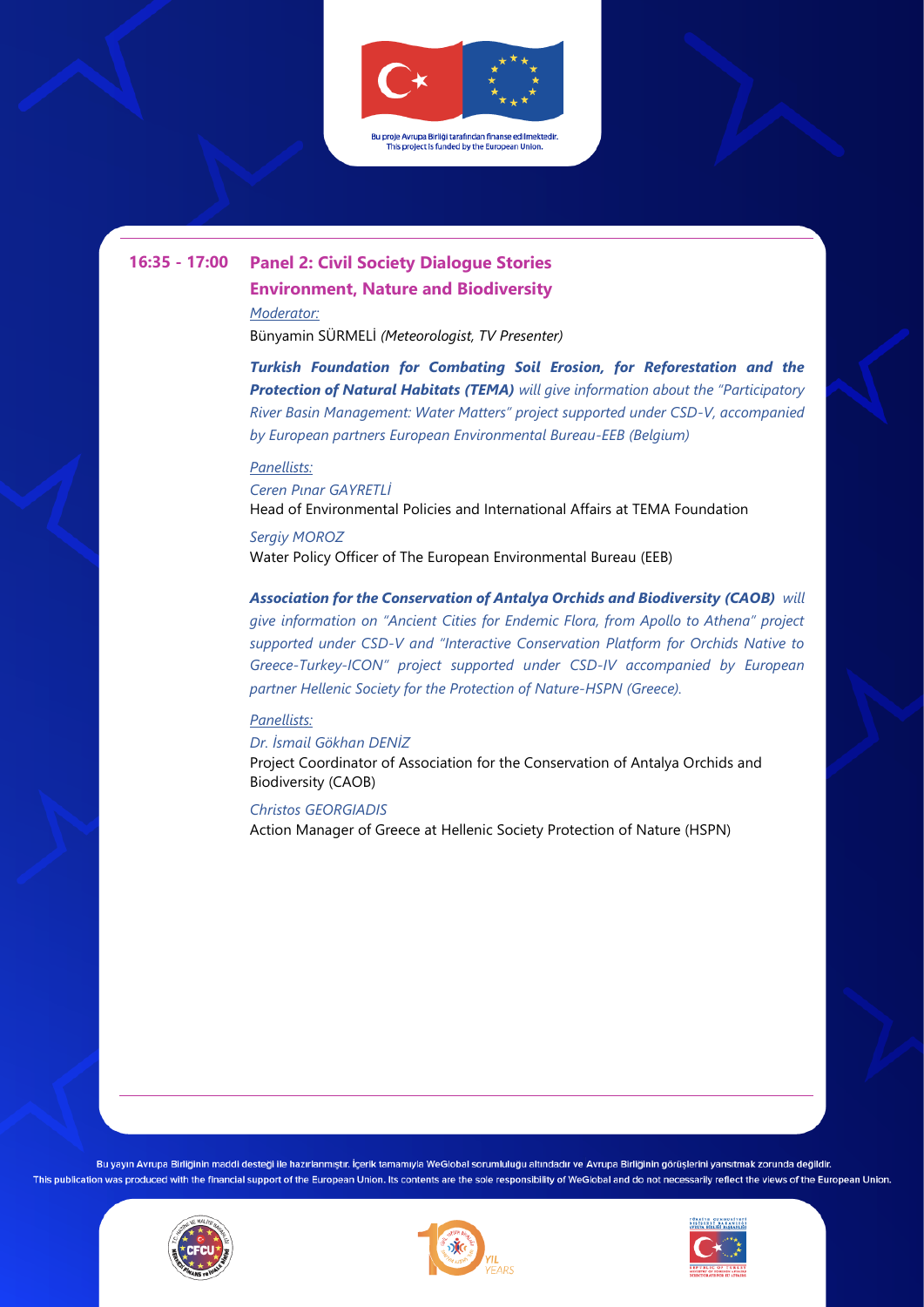

**17:00 - 17:05 Mini Concert**

*Deniz GÜNGÖR, Aqua Drum Performance* 

## **17:05 - 17:25 Panel 3 : Civil Society Dialogue Stories Youth, Culture and Art**

*Moderator: Semiha ŞAHİN (TV Presenter)*

*MAYA Foundation will give information about the "PhotoLIFT: Photography-Based Psychosocial Support for Enhancing Syrian Children's Integration" project supported under CSD-V with European partner Kulturhafen Wien (Austria).*

#### *Panellists:*

*Dr. Jülide ERGİN* General Manager of Maya Foundation,

*Mustafa DARAS*  The Founder of Kulturhafen Wien

*Culture Routes Society will promote "Italy, Greece and Turkey on Foot" project supported under CSD-V and "Europe to Turkey on Foot" project supported under CSD-IV with European partner Associazione Europea delle Vie Francigena (Italy).*

#### *Panellists:*

*Hüseyin ERYURT* Project Coordinator at Culture Routes Society

*Elena DUBININA*

European Association of Via Francigena, Head of the Management Committee of the Via Eurasia





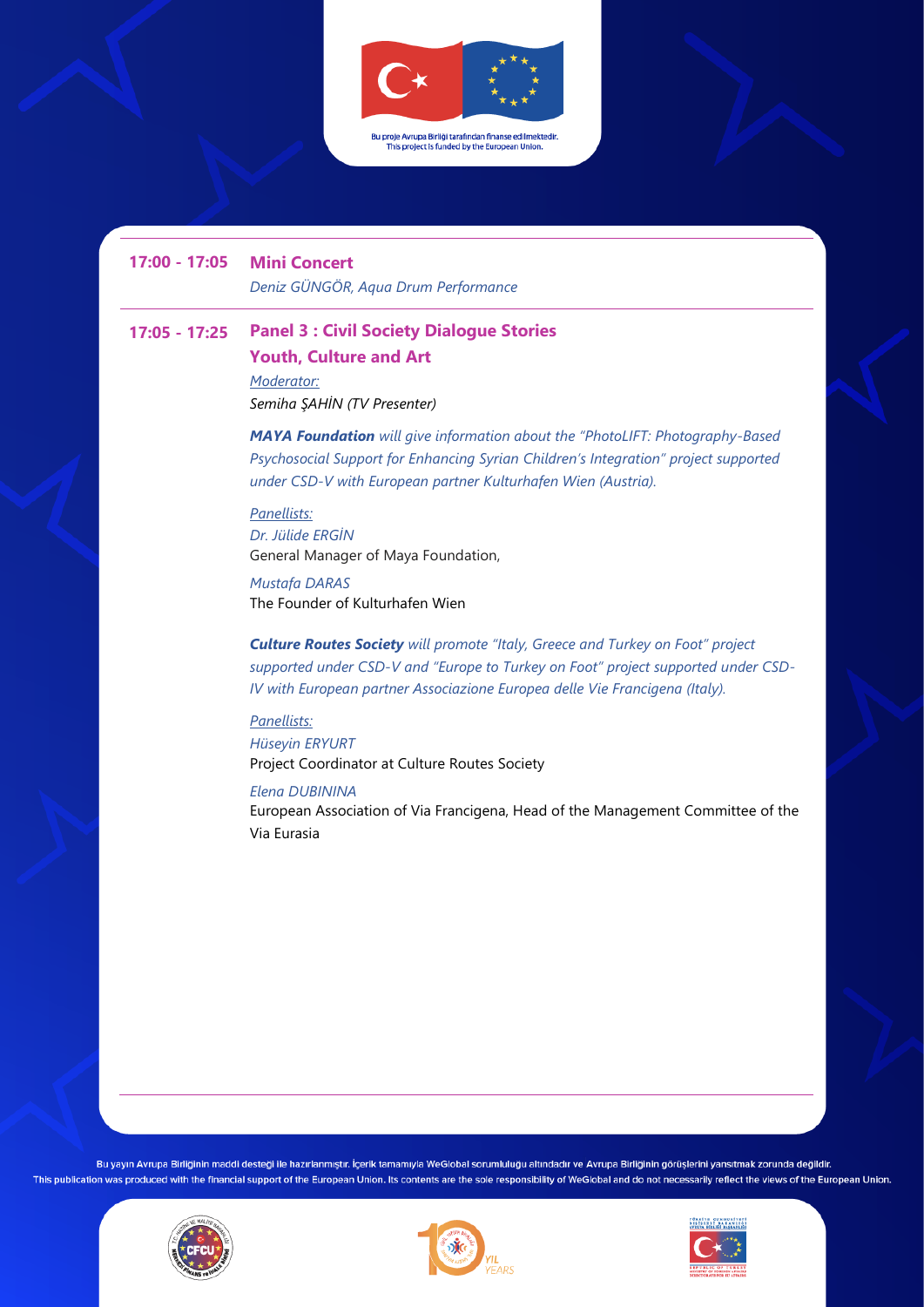

### **17:25 - 17:45 Panel 4: Civil Society Dialogue Stories**

**Business, entrepreneurship, sectoral cooperation** *Moderator:* 

Cem SEYMEN *(Journalist, Economist, TV Presenter)*

*Turkish Enterprise and Business Confederation (TURKONFED) will give information on "Improvement of Customs Union for Fair Trade and Competitiveness of SMEs" project supported under CSD-V with its European partner Podnikateľská aliancia Slovenska (Slovakia).*

#### *Panellists:*

*Erhan ARSLAN*

Project Coordinator at Turkish Enterprise and Business Confederation (TURKONFED) *Erik SZEDELY*

Representative of European partner Podnikateľská aliancia Slovenska

*HALİÉUS-Organizzazione di Cooperazione Internazionale per La Pesca, L'Acquacultura, La Ricerca, Lo Sviluppo E L'Ambiente (Italy) will give information on the Coops to Coast project supported under CSD-V and "EmPOwer" project funded under CSD-IV with Turkish partner Black Sea Science Technology and Culture Association.* 

#### *Panellists*

*Göktuğ DALGIÇ*  Project Coordinator at Black Sea Science Technology and Culture Association

*Gabriele VERGINELLI* Project Manager at Haliéus International Development Organization for Development

*Southeast European Change Network Foundation from Bosnia Herzegovina will give information on "TURKEY 2050 Calculator: Facilitating Climate Policy Dialogue through Adaptation of an "EU Low Carbon Pathway Tool" project supported within CSD-V with Turkish partner The Economic Policy Research Foundation of Turkey (TEPAV).*

*Panellists: Garret Patrick KELLY* The Founder and Principal of Southeast European Change Network Foundation

*Bengisu Özenç* Project Manager of The Economic Policy Research Foundation of (TEPAV)